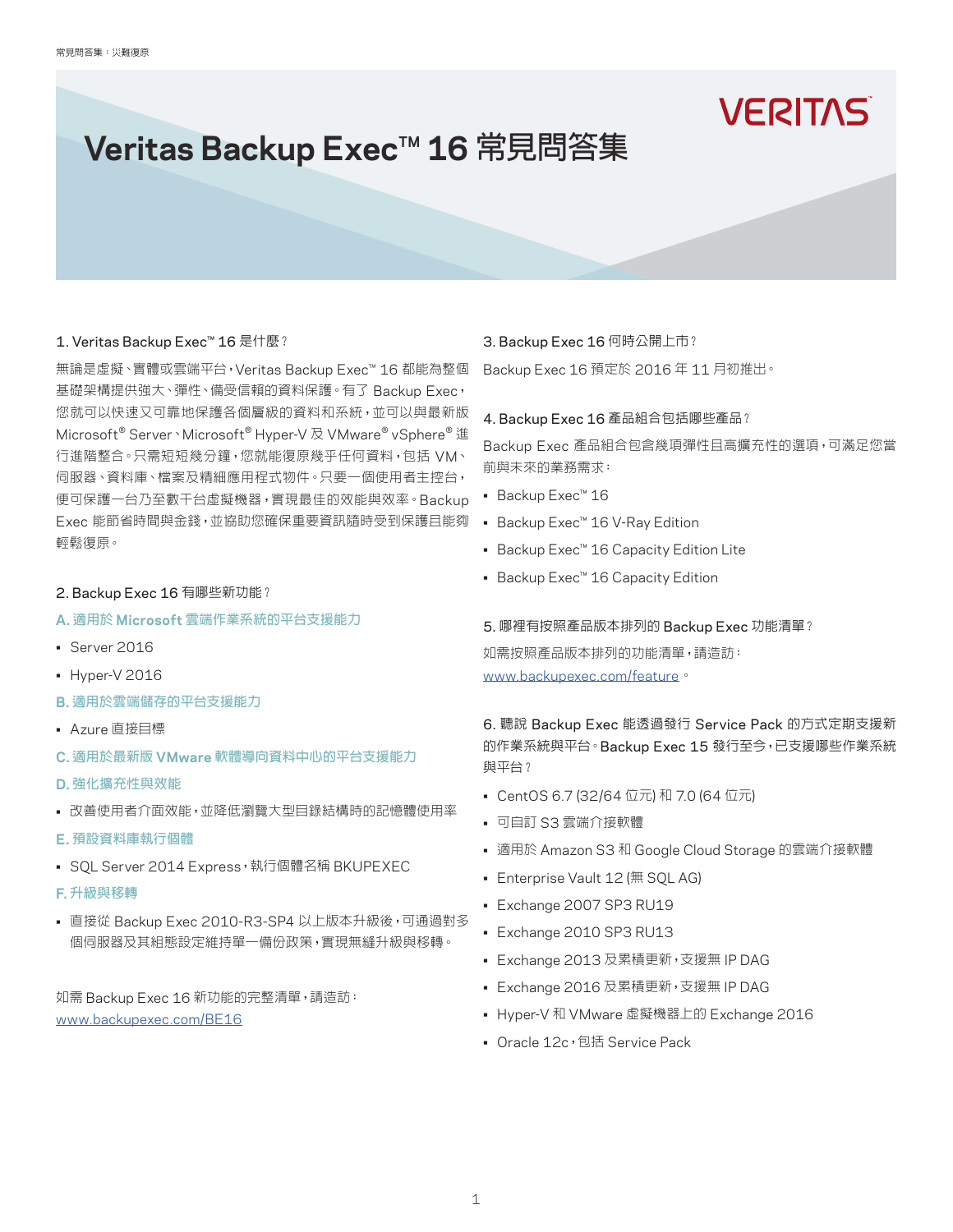## 常見問答集:備份與災難復原

- Red Hat Linux (RHEL) 5.11、6.6 (有 AOFO)
- Red Hat Linux (RHEL) 6.7、7.1、7.2 (無 AOFO)
- SharePoint 2010 累積更新
- SharePoint 2013 累積更新
- 含 SQL 2014 或 2016 實例的 SharePoint 2013
- SQL 2008 R2
- SQL 2012 SP3
- SQL 2014 SP1 (代理程式和 BEDB 儲存庫)
- SQL 2016
- SUSE Linux Enterprise Server (SLES) (BTRFS) 11 SP4、12 SP1 (無 AOFO)
- VMware ESXi 6.0
- VMware vSphere 6
- vSphere 5.5 U3、6.0 U1、6.0 U2
- Windows 10 用戶端累積更新
- XenServer 6.5 SP1

# 7. Backup Exec 是專為保護虛擬環境而設計的產品嗎?

沒錯。除了實體環境防護之外,Backup Exec 16 還提供全方位的 VMware 與 Hyper-V 虛擬環境防護功能。Backup Exec 可提供多種 進階資料防護功能,包括:Instant Recovery、無代理程式備份、透過 單一影像備份精細復原 Microsoft® Exchange、Active Directory®、 SQL® 及 SharePoint®、與 VMware 和 Hyper-V 整合、涵蓋所有備 份工作的重複資料刪除、災難復原、動態保護於工作執行時間發現的 新增 VM,以及變動區塊追蹤。此外,Backup Exec 16 也支援多種 VMware 傳輸模式 (包括 SAN 傳輸和 Hot Add) 及 Hyper-V 磁碟空間 最佳化。

# 8. Backup Exec 會使用代理程式來備份虛擬機器嗎?

不會。Agent for VMware and Hyper-V 只會啟用 Backup Exec 與 Microsoft<sup>®</sup> Volume Shadow Copy Service (VSS) 及 VMware vStorage APIs for Data Protection (VADP) 的深度整合,為所有虛擬 機器提供可靠、一致的應用程式感知備份。代理程式本身不負責執行備 份流程。

# 9. Backup Exec 16 是否可提供虛擬化應用程式資料的精細復原?

可以。Backup Exec 能運用 Agent for Applications and Databases 提供虛擬化 Microsoft 應用程式資料的精細復原能力。此代理程式會 收集應用程式中繼資料,以支援多種復原方式:整台虛擬機器、應用程 式、資料庫、檔案、資料夾以及精細物件。編目會在備份工作完成後完成 (Instant GRT),以縮短備份所需時段並改善作業。

# 10. Backup Exec 16 是否提供虛擬機器的即時復原?

是。受保護的 VMware 和 Hyper-V 虛擬機器可從 Backup Exec 主控 台迅速啟動,節省寶貴的復原時間。您可以選擇是否要啟動影像的原始 網路設定,或啟動 VM 以做為測試或開發機器。此方法快速、可靠,可 用來測試備份資料的有效性。

# 11. Backup Exec 16 是否提供重複資料刪除功能?

是。Backup Exec 16 具備全面刪除重複資料技術,適用於伺服器、 用戶端或智慧型磁碟裝置。全面刪除重複資料會尋找所有實體與虛擬 備份集的共同區塊,並儲存極小的參考值至這些區塊,而不是整個區 塊。全域方法比競爭產品的工作層級方法更具效率。重複資料刪除功能 可透過購買 Backup Exec Deduplication Option 來啟動。請注意: Backup Exec Capacity Edition 與 Backup Exec V-Ray Edition 冤 費隨附 Data Deduplication Option。如需完整清單,請參閱 Backup Exec 16 SCL (www.backupexec.com/compatibility)。

# 12. 用戶端 (來源) 與伺服器端 (目標) 重複資料刪除有何差異?

用戶端重複資料刪除會在來源端移除重複的資料。它能將重複資料刪 除工作負載分散到所有來源用戶端,因此能減少經由網路傳送的資料量 及儲存的資料量。目標端重複資料刪除則是在將資料經由網路傳送之 後,於寫入儲存裝置之前刪除重複資料;換句話說,也就是在 Backup Exec 伺服器進行重複資料刪除。

# 13. Backup Exec 16 有哪些功能停產了?

Backup Exec 不再支援安裝在 32 位元 Windows Server 上做為備 份伺服器的使用方式。儘管如此,Backup Exec 還是能繼續保護安 裝 Backup Exec Windows Remote Agent 的 32 位元 Windows 實 體與虛擬機器。如需從 32 位元 Backup Exec Server 移轉至 64 位 元 Backup Exec 16, 請參閱 Technote: TECH227436 (support. veritas.com)。此外,Backup Exec 16 不再支援 Lotus Domino 和 Mac Agent。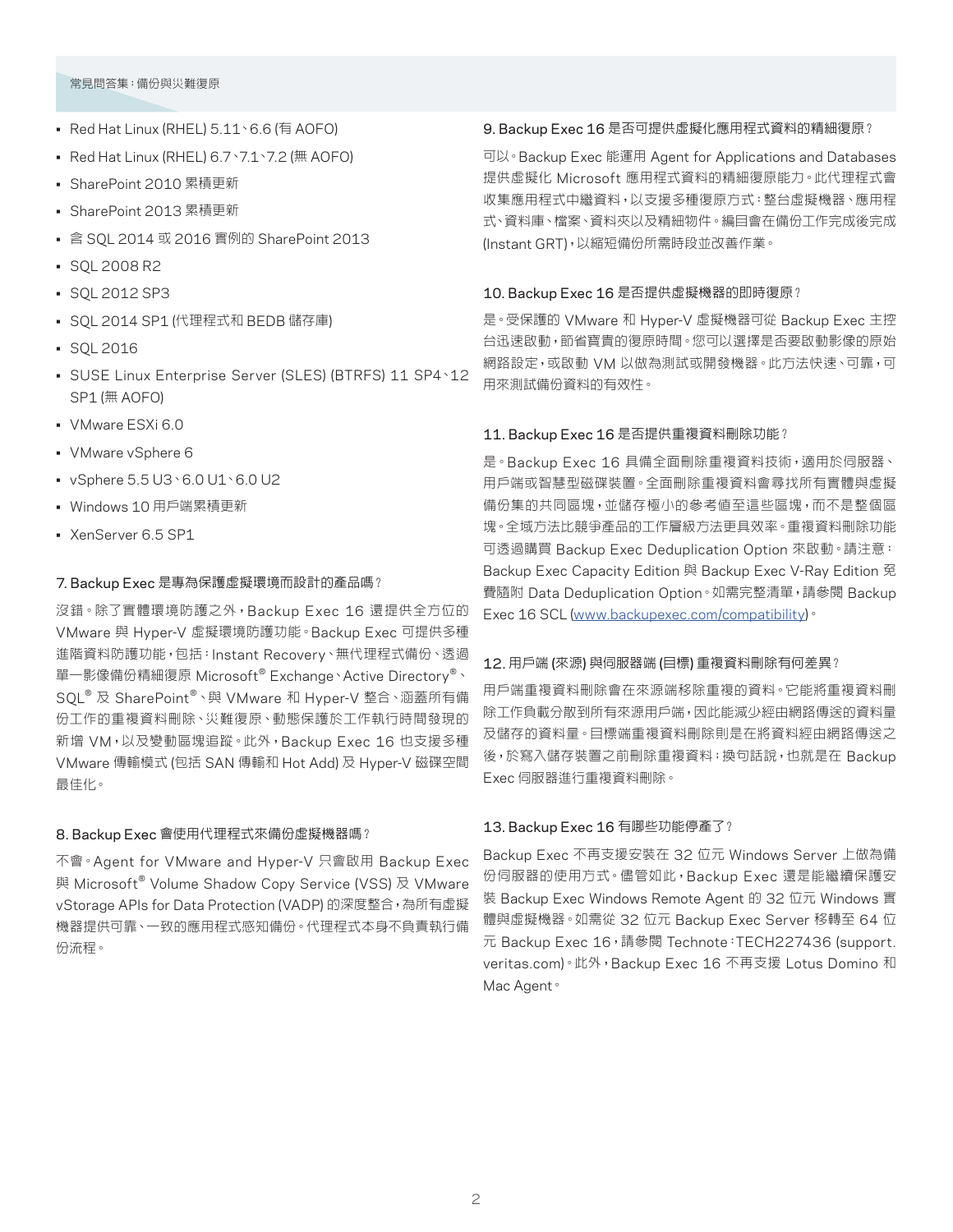## 14. Backup Exec 16 的授權方式為何?

Backup Exec 能讓您以合理價格為您的環境選擇適當的授權模式。彈 性授權選項包括按模組 (代理程式/選項) 授權、按 TB 數量授權或按插 槽數授權。

## 15. Capacity Edition Lite 包含哪些內容?

- Backup Exec Server 授權
- Agent for Windows
- Agent for Applications and Databases
- Agent for VMware and Hyper-V
- Agent for Linux

# 16. Backup Exec Capacity Edition 與 Backup Exec Capacity Edition Lite 的差異為何?

Backup Exec Capacity Edition 同樣按受保護資料的前端 TB 數量授 權,提供 Backup Exec 16 的所有功能而無任何限制。透過此授權選 項,客戶可部署不限數量的 Backup Exec 及 Backup Exec 代理程式 與選項授權來保護所有環境。

## 17. 如何升級為 Backup Exec 16?是否需付費才能升級?

維護合約尚未到期的現有客戶可免費升級至 Backup Exec 16 授權。 維護合約已到期的客戶或改用 Backup Exec 16 的新客戶升級時,可 省下高達美金定價 35% 的成本。如需 Backup Exec 目前優惠方案的 詳細資訊,請造訪:www.backupexec.com/save。

# 18. 我剛收到 Veritas 向我確認購買 Backup Exec 16 的電子郵件。 電子郵件中含有一組序號。我是否仍需前往 Veritas 授權入口網站註冊 產品,才能啟用產品?

無需。您不必前往 Veritas 授權入口網站啟用 Backup Exec 16。安 裝 Backup Exec 16 時,輸入序號或匯入 Veritas 授權檔案後,便會啟 用授權。然而,客戶必須前往 Veritas 授權入口網站註冊並啟用維護合 約,以確保即時獲得技術支援。若要升級授權,需在授權入口網站「繳 回」舊金鑰以取得新的 Backup Exec 16 金鑰。

# 19. 我是否能將現有的 Backup Exec 授權升級成 Capacity Edition 或 Capacity Edition Lite?

可以。我們將為維護合約尚未到期的客戶提供一項升級至 Capacity Edition 的優惠:每擁有 1 套符合條件的 Backup Exec 授權,就能 以 Capacity Edition 維護合約續約的價格,獲得 1 TB 的 Capacity 授權。

## 20. Backup Exec 16 是否能與之前的版本相容?

可以。 Backup Exec 16 與 Backup Exec 2010 R3-SP4 及更新版本 相容。對於更早期的 Backup Exec 版本 (Backup Exec 2010 R3 之 前的版本),您必須解除安裝之後才能安裝 Backup Exec 16。或者,如 果您使用 Backup Exec 12.5、12、11d、10d、10 或更舊版本 (包括 代理程式/選項),則可依照步驟升級至 Backup Exec 2014,升級所有 遠端代理程式,然後升級至 16 版本。

# 21. 若要將代理程式與選項升級為 Backup Exec 16 代理程式與選 項,我需要新的序號/授權檔案嗎?

需要。Backup Exec 16 代理程式與選項需要新的授權檔案。請聯絡 Veritas 授權團隊瞭解詳細資訊。

#### 22. 我要如何得知 Backup Exec 16 是否支援我的作業系統?

如需支援硬體與軟體的完整清單,請造訪: www.backupexec.com/compatibility。

#### 23. Backup Exec 16 支援哪些加密格式?

Backup Exec 提供並支援各種適用於網路或儲存裝置的資料加密方 法。包括:

- 128 位元/256 位元進階加密標準 (AES)
- 使用 T10 標準的硬體加密 (需要 256 位元 AES)
- 符合 FIPS 140-2 的 256 位元 AES 加密 (CMVP 驗證)
- 支援 LT0 4 T10 加密組態
- 支援 BitLocker 加密
- Backup Exec 也可加密作業通訊、信任關係、雲端備份以及媒體與 檔案資料庫。產品包含加密金鑰管理功能。

#### 24. 我可以免費試用 Backup Exec 嗎?

當然。Veritas 提供包含所有代理程式與選項的 60 天免費 Backup Exec 全功能版本。若要下載,請造訪:www.backupexec.com/trybe。 另外,我們也在 Amazon Test Drive 上提供免費的雲端試用版 Backup Exec https://aws.amazon.com/testdrive/veritas/

# 25. 我是現有的 Backup Exec 客戶。我該如何評估未授權的代理程式 與選項?

Backup Exec 讓已購買 Backup Exec 的客戶評估大部分未授權 Backup Exec 代理程式或選項。客戶可免費使用 60 天。若要啟用未授 權的代理程式與選項,請在管理主控台的元件樹狀目錄中選取「評估選 項」。每一項代理程式/選項都有分別的 60 天評估計時器。當您在備份 階段作業中首次使用代理程式/選項時,計時器便會開始計時。